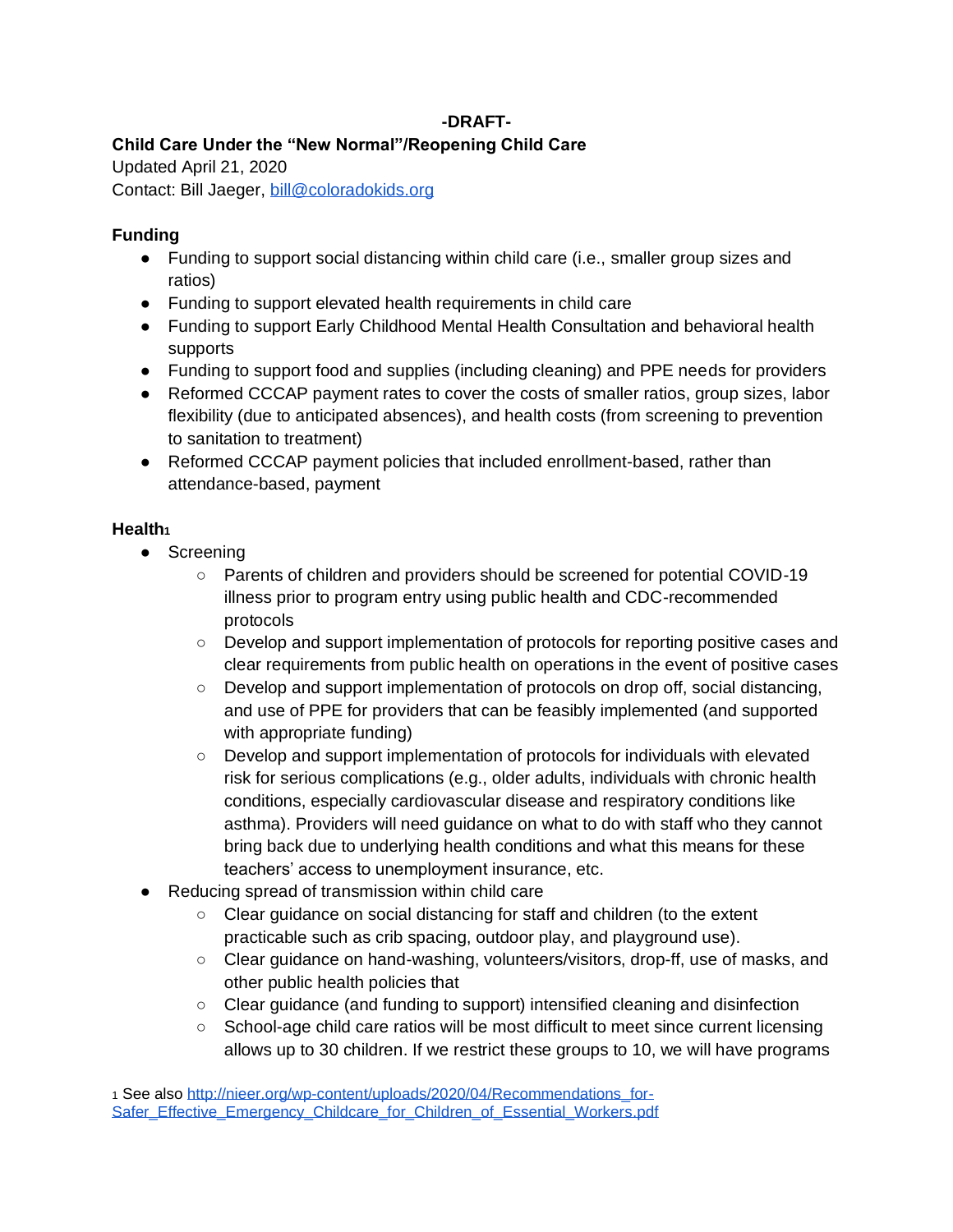with challenges meeting budget as well as having adequate capacity for child care. We need a strategy to support the provision of school-age child care, especially during the months of May, June, July, and August

- Demand for masks, gloves, thermometers, and other PPE will spike as people reopen and lack of access to adequate materials will be difficult to manage on an individual provider basis. Cooperative purchasing and state facilitation of access to needed materials will relieve pressure on individual providers to navigate these challenges.
- Testing & access to care for child care teachers
	- Priority access to diagnostic and serology testing for child care teachers
	- Commitment to cover testing costs as well as support in accessing and paying for health insurance (for example, New Mexico is allowing uninsured child care providers to have access to state insurance, with the state paying the premiums).<sup>2</sup>

### **Social-Emotional Needs**

- Providers should expect to see a spike in behavioral health challenges when children reenter child care arrangements and will need access to early childhood mental health consultation and other behavioral health supports and services in supporting children and families through this difficult time.
- We know there has been a concerning decrease in reports of abuse and neglect to Colorado's hotline and worry that this is driven in part by the fact that children are not spending time with mandatory reporters rather than a decline in children experiencing trauma. The trauma of this experience will show up in our classrooms and ensuring educators have supports will be essential to supporting the workforce.

# **Demand - Supply Matching & Labor Challenges**

- We have always had a real disconnect between real-time supply (due to not having student identifiers that tell us where children are enrolled, if they are enrolled in multiple settings such as half-day preK in the morning and wrap around care in the afternoon) as well as real-time demand. Can we leverage this challenge to build out the CCR&R, Early Childhood Councils, and technology innovations that allow providers to better track demand and, therefore, how to model their supply and budgeting? One of the most common questions we receive about reopening from providers is trying to anticipate what demand for care will look like with higher unemployment
- To meet new group size and ratio requirements (as well as higher health screening and prevention strategies), programs will likely need new staff hires. They will need 1) funding to do this, and 2) support in connecting laid-off child care teachers to providers that are open or re-opening. In addition, programs will need floating staff or staffing flexibility to support what to do when teachers get sick or take paid time off to care for themselves or others.